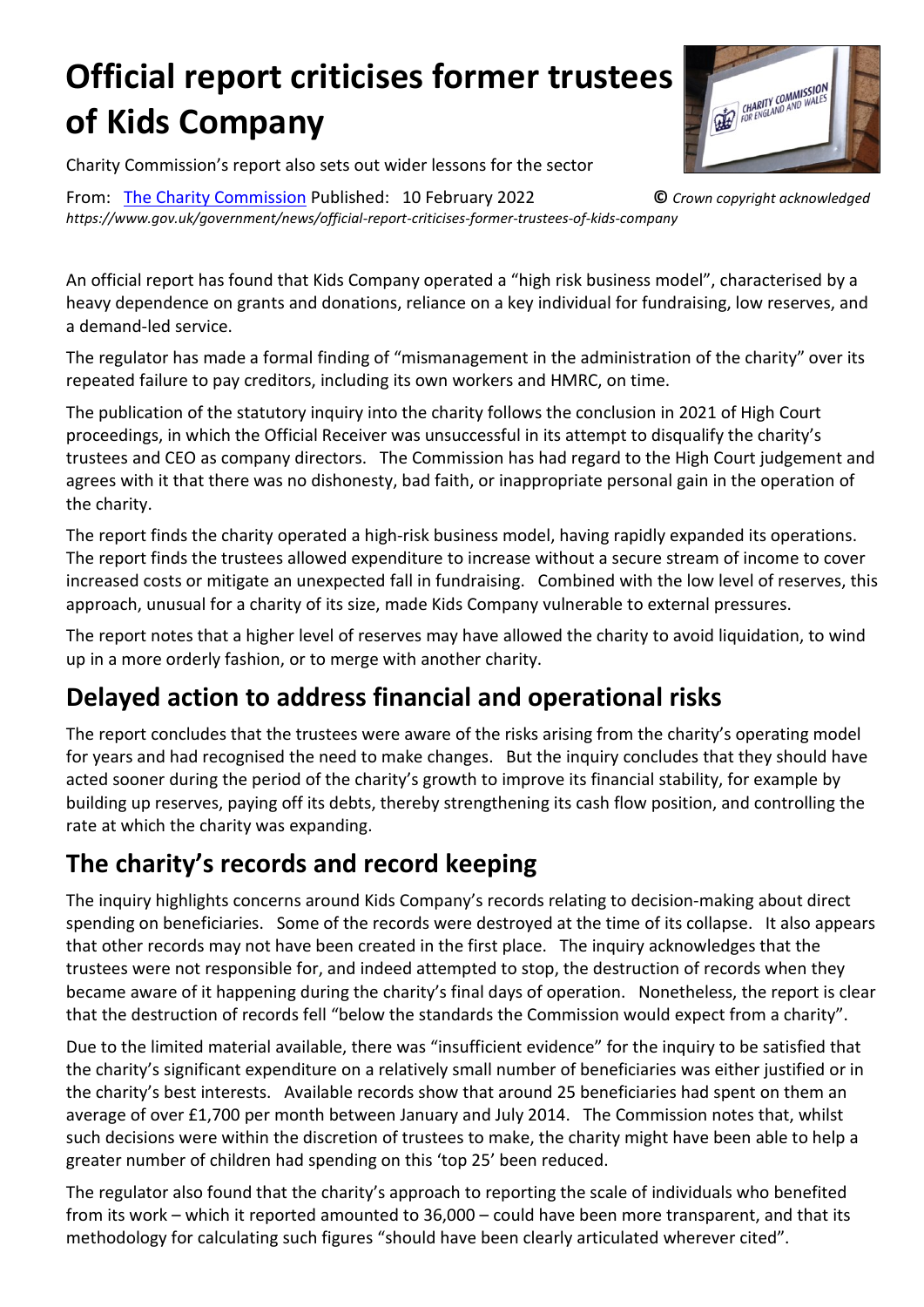# **Leadership factors**

The report notes that the board lacked expertise in the field of psychotherapy and youth work, potentially limiting challenge of executive decisions. However, as the High Court highlighted in its judgement the trustees were skilled professionals and had collectively identified the need for the board to be strengthened and diversified, and that at the time the charity closed, a plan was in place to recruit additional trustees with such skills.

The report highlights that the founder CEO had been in post since 1993, and its chair had served since 2003, noting that "rotation amongst a charity's trustees allows for an injection of new ideas and approaches and for challenges to the way in which a charity operates". The report acknowledges that the CEO was due to perform a different role as part of wider changes, when the charity closed.

# **Background to the inquiry's findings and conclusions**

The Commission's inquiry opened in 2015. The regulator put aspects of its investigations on hold while the Official Receiver brought proceedings against the former CEO and trustees, a process that ran from 2017 until February 2021, when the High Court found in their favour.

The Official Receiver was unsuccessful in its attempt to disqualify the charity's trustees and CEO as company directors and the court rejected the claim that the charity's CEO was a de-facto director. The Commission has had regard to the Court's findings on the matters under its jurisdiction.

Helen Stephenson, Chief Executive of the Charity Commission, said:

Kids Company's sudden closure was a significant event, not just for those involved in and supported by the charity, but for wider society. It served as a defining moment in the relationship between charities and the public on whom they ultimately rely, highlighting a sharper scrutiny of those running charities in the media and Parliament.

Following other inquiries and the conclusion of director disqualification proceedings in the courts, our job as regulator has been to calmly assess the evidence available, to scrutinise the charity's trustees for their compliance with charity law and regulation in how they ran their organisation, and to set out lessons for other charities.

We found that the charity's operations and finances made the charity – and by extension its beneficiaries – more vulnerable to decisions of individual grant-makers and donors. The charity's repeated failure to pay creditors, including its own workers and HMRC, on time, was mismanagement.

### **Issues for the wider sector**

Kids Company was unusual, and the particular circumstances of its closure are unlikely to be repeated. However, the Commission highlights that there are lessons for charities, and for the regulator itself, to learn. These include:

### **Effective board leadership**

The High Court judgement states that although the CEO of Kids Company had significant influence, she was accountable to the trustees. The Commission's inquiry report notes that "a single person holding a senior leadership role in a charity for many years can reduce the level of challenge to long established methods of operating and prevent it from identifying and managing risks that flow from longstanding practice".

Founders of charities also need to be mindful that a permanent leadership role is rarely in the best interests of a charity. There are other ways of harnessing the passion and talent of founders or charismatic individuals, without their having executive or strategic power and responsibility.

Asymmetric power or influence can lead to unhealthy board or wider organisation dynamics, and ultimately to poor decision making. No charity should be defined by a single individual.